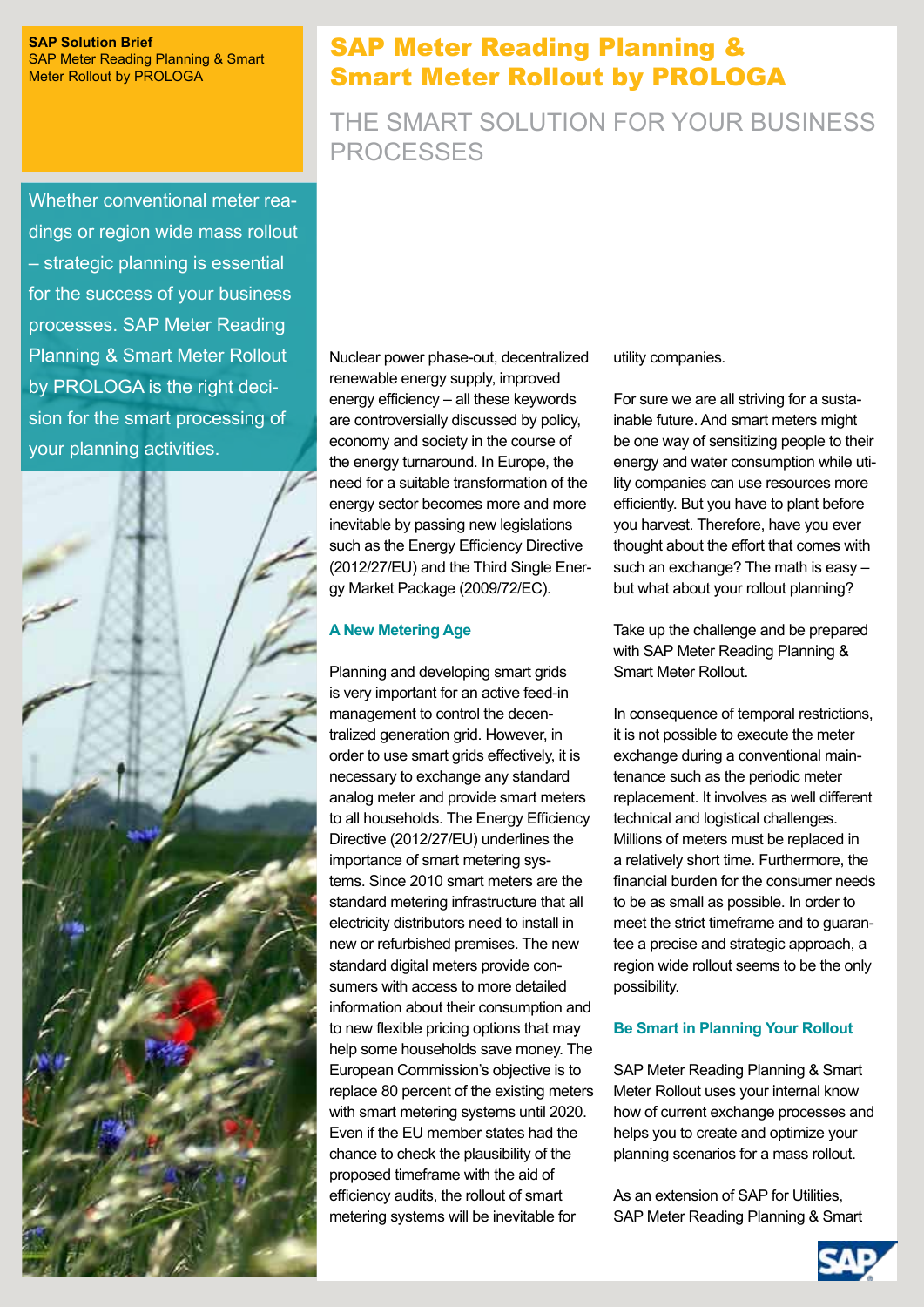Meter Rollout supports you in planning, processing and coordinating your smart meter rollout. The strategic replacement is based on a two-stage approach (see figure 1). This distinguishes our solution fundamentally from other solution providers.

What is your benefit? Managing mass data without having to handle excessive system loads. Especially, our mobile solution combined with a specific preliminary planning of the replacement areas helps you to realize a controlled and effective meter replacement.

### **Planning: The Essential Factor**

SAP Meter Reading Planning & Smart Meter Rollout supports your IT-based conception of a meter mass rollout. Only a careful planning of your processes will put you on the road to success. The solution applies the "divide and conquer"



Fig. 1: Two-stage approach of the strategic meter reader replacement

approach known from the information technology. The planning component of SAP Smart Meter Reading Planning & Smart Meter Rollout enables you to define sub-regions for your installation

**Route district Week 3 (View)** 12 亿 B 少 G 国 品 国 Ready for time scheduling Smartmener Honneeal : 04.02.2012 44 devices with 30,8000 activity points (0 devices without activity points)  $9915.7.0.$ Route detrict treal 2013 Montrea QQ 36 0 100 0 4 5 0 2 2 nd Navel Week 1 Week **IST WHOLE** ireenfield Park La Prairie onque  $\sqrt{5}$  cnot assigned: OH real 2013 - variant 02

area. In that way, you divide a large and hardly comprehensible amount of technical locations into smaller planning portions with similar installation requirements, using criteria such as device type, regional structure, grid operator etc.

One additional highlight is the possibility to color mark different areas in various sizes on an integrated geographical map. As a new feature you can also define characteristics for classifications and use them during your planning process. Hence, effort calculations per installation period and time scheduling are no problem anymore. With the help of SAP Meter Reading Planning & Smart Meter Rollout, you are able to create a best-fit scenario for all planning areas managing your human as well as financial resources more effectively.

Fig. 2: Dividing the installation area into sub-regions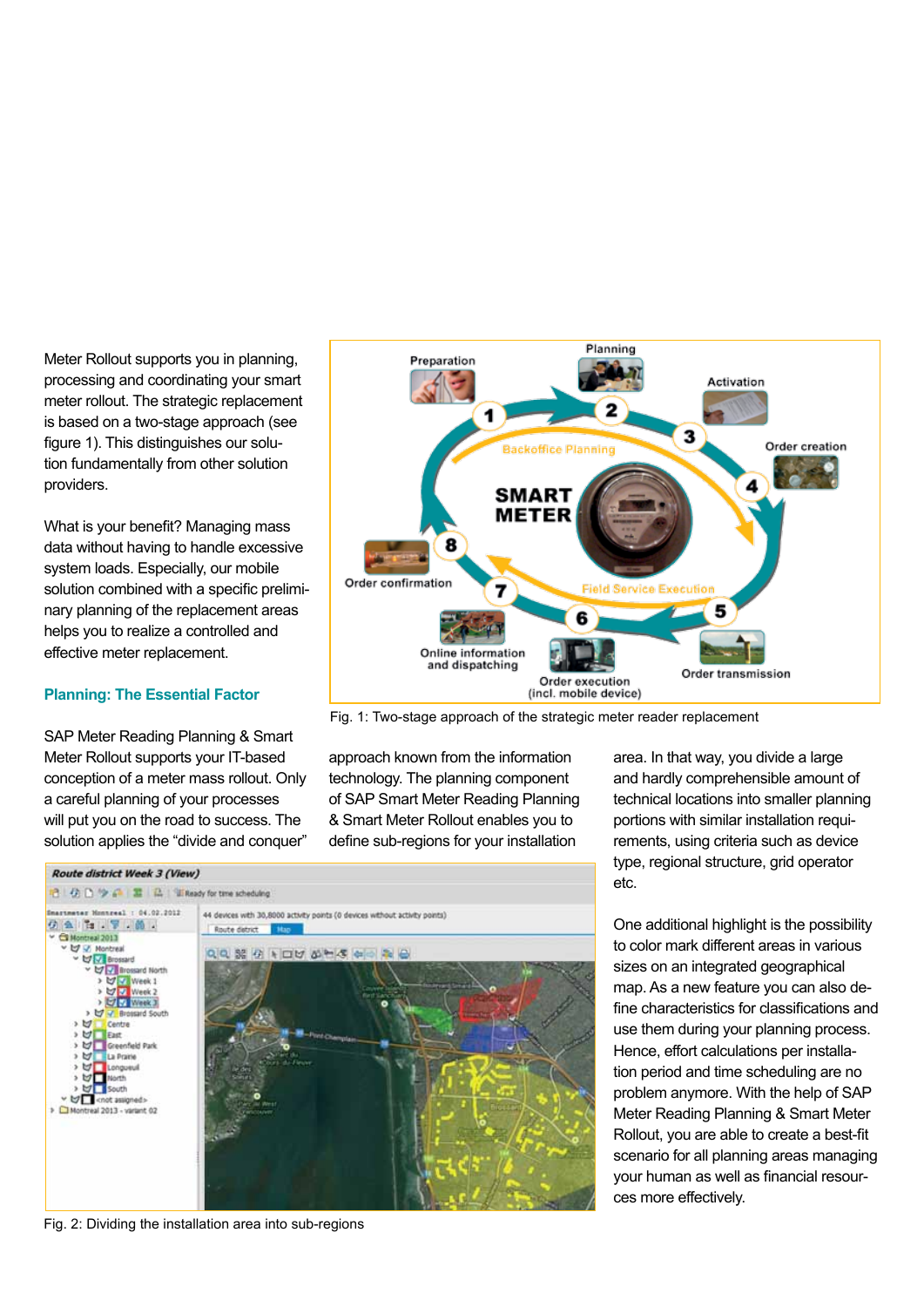After the planning of the areas has been finished, the scenarios can be activated for chosen areas. At the same time the service orders for these areas are created in the SAP ERP system. The main benefit of that approach: By activating the areas gradually the system load remains manageable. Time-consuming areas, for example, can be activated during off-peak hours with adequate free personnel resources. Conclusions from areas which were already activated might be drawn on for further planning scenarios providing a huge potential for optimizing similar structured areas. That is why a permanent performance analysis is important for the entire exchange process.

Especially, the long term planning helps you to realize your mass rollout successfully. Following the IT-supported long term planning in which you laid the foundation for the general processing of an area, the created orders can now be scheduled and assigned to your service teams or to external service providers.

#### **With Mobility to Success**

Our solution also includes a mobile application. The application enables you to transmit orders separately or as a complete task list including all required data from the backend system to a mobile device. Your technicians on-site will now be able to process the orders flexible and in a timely manner. Each work step is confirmed on the mobile device and the data immediately sent to your SAP IS-U or PM system. Important order details such as past meter readings, reader type or information about the new meter reader can be accessed in no time. It is possible to monitor the workflow from the central office having up-to-date information always at hand. Moreover, your

| <b>ORDERS</b>                    |                                                |            |                     |                      |                                               |                                |                      |                           |  |
|----------------------------------|------------------------------------------------|------------|---------------------|----------------------|-----------------------------------------------|--------------------------------|----------------------|---------------------------|--|
|                                  |                                                |            |                     |                      |                                               |                                |                      |                           |  |
| <b>CHOM TAI</b>                  | Lacation                                       | Order Date | Timetame            | <b>Zentre</b>        | <b>Titul</b>                                  | Material                       | Wortsteps            |                           |  |
| 0000012                          | Furniture Dtore A; Manchester, North Dtreet 1  | 02.09.2013 | $\omega$            | inspection           | started                                       |                                | ٠                    | <b>FR/Rd</b>              |  |
| 0000023                          | Furniture Store A Manchester, North Street 1.  | 03/08/2013 | 10:00 - 12:00       | piegare iscalion     | scheduled                                     | $\sim$                         | э                    | reject                    |  |
| 0000045                          | Furniture Store A: Manchester, North Street 1  | 03.09.2013 | 12:30 - 14:30       | replace device       | scheduled                                     | smart meter type 1             | ź.                   | <b>INJECT</b>             |  |
| 0000008                          | Furniture Store A. Manchester, North Street 1. | 03.10.2013 | 12:00 - 14:00       | replace device       | acheduled                                     | smart meter box 1              | ٠                    | reyent                    |  |
| PostCode / City<br>Date and Time | 12345<br>Manchester<br>02.00.2013              |            |                     |                      | Connection Status (SM).<br>Confirmed Quantity | auccessfully registered<br>146 | <b>Documentation</b> |                           |  |
|                                  |                                                | CHESTER    |                     | Confirmation Note    |                                               | <b>No 72086</b>                | ٠                    | <b>Cities Discursents</b> |  |
| Ramans                           |                                                |            | Meter Reading (old) |                      |                                               | 75663                          |                      |                           |  |
|                                  | <b>Reject Order</b><br>Accept Order            |            |                     |                      | Meter Reading (new)                           | $\alpha$                       |                      |                           |  |
|                                  | Schedule Criter<br><b>Start Order</b>          |            |                     | <b>Berial Number</b> |                                               | 1003250632                     |                      |                           |  |
|                                  |                                                |            | Configuration       |                      |                                               |                                |                      |                           |  |
|                                  |                                                |            |                     | <b>Benete</b>        |                                               | <b>Cuarth</b>                  | <b>Use</b>           |                           |  |
|                                  |                                                |            |                     |                      | watting time                                  | 15                             | min                  | ×                         |  |
|                                  |                                                |            |                     |                      | mapedion                                      | 45                             | min                  | $\sim$                    |  |
|                                  |                                                |            |                     |                      |                                               |                                |                      | Compute Order             |  |
|                                  |                                                |            |                     |                      |                                               |                                |                      |                           |  |
|                                  |                                                |            |                     |                      |                                               |                                | <b>PROLOGA</b>       |                           |  |

Fig. 3: Order details, including time scheduling and process status

field staff can document the situation on-site, take pictures or store drafts in the PDA, which are transferred to the backend, as well. When using SAP Meter Reading Planning & Smart Meter Rollout you are flexible, effective and prepared for all local conditions.

In addition to scheduling mass meter rollouts, you are able to plan your conventional meter reading routes with all the advantages of the described planning principles. Take the opportunity and benefit from:

- Reliable planning results with a minimum resource input
- Integrated strategy for planning mass data with minimized system load
- Minimizing commercial risks by a. improving the device and work time management
- Accessing near real-time data to support management decisions
- Increased customer loyalty through a  $\mathbf{r}$ detailed planning and faster implementation of flexible rates
- Integration of messages and other documents (e.g. photos)
- Reducing the error rate by capturing m. and confirming data on mobile devices

SAP Meter Reading Planning & Smart Meter Rollout, your solution for the smart processing of your planning activities.